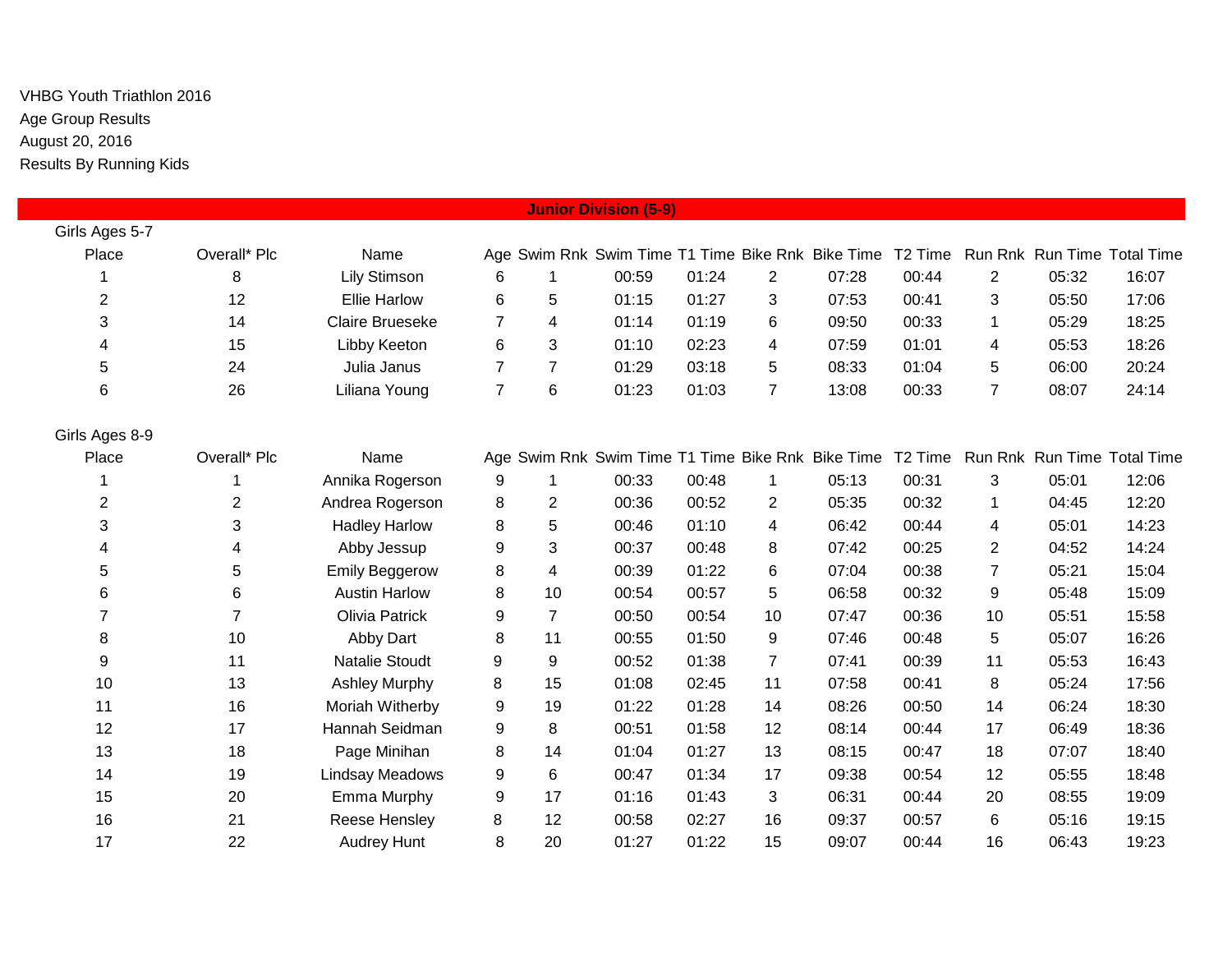|    | د∠ | Camden jefferson |   | 18  | 01:19 | 01:21 | 19 | 10:45 | 00:49 |    | 05:56 | 20:10 |
|----|----|------------------|---|-----|-------|-------|----|-------|-------|----|-------|-------|
| 19 | 25 | Grace Bumgarner  |   | 16  | 01:09 | 02:43 | 18 | 10:25 | 00:58 | 19 | 07:10 | 22:25 |
| 20 | 27 | Marissa McFadden | a | -13 | 01:00 | 03:01 | 20 | 14:48 | 00:58 | 15 | 06:28 | 26:15 |

# Boys Ages 5-7

| Place | Overall* Plc | Name            |   |    | Age Swim Rnk Swim Time T1 Time Bike Rnk Bike Time T2 Time Run Rnk Run Time Total Time |       |   |       |       |    |       |       |
|-------|--------------|-----------------|---|----|---------------------------------------------------------------------------------------|-------|---|-------|-------|----|-------|-------|
|       | 5            | Zach Fisher     | 6 |    | 01:05                                                                                 | 01:01 |   | 05:49 | 00:37 | 2  | 05:02 | 13:34 |
|       | 8            | Truett Bozich   |   | 5. | 01:11                                                                                 | 02:09 |   |       | 05:19 | 3  | 05:06 | 13:45 |
| 3     | 15           | Hugh Martin     |   |    | 01:14                                                                                 | 01:46 | 2 | 06:18 | 00:38 | 5. | 05:15 | 15:11 |
| 4     | 16           | Chason Beggerow |   |    | 00:51                                                                                 | 01:55 | 4 | 06:59 | 00:43 |    | 04:57 | 15:25 |
| 5     | 17           | Jacob Acey      |   | 2  | 01:03                                                                                 | 01:58 | 3 | 06:28 | 00:34 | 6  | 05:26 | 15:29 |
| 6     | 24           | Ethan Hunt      | 6 | 4  | 01:06                                                                                 | 01:18 | 8 | 09:01 | 00:47 | 4  | 05:10 | 17:22 |
|       | 25           | Davis Bain      | 6 | 11 | 01:37                                                                                 | 01:43 | 5 | 07:40 | 00:49 | 8  | 05:36 | 17:25 |
| 8     | 27           | Danny Heyworth  |   | 10 | 01:27                                                                                 | 01:34 |   | 08:06 | 00:37 | 9  | 05:58 | 17:42 |
| 9     | 28           | Cooper Smith    |   | 6  | 01:11                                                                                 | 01:35 | 6 | 08:01 | 00:40 | 10 | 06:16 | 17:43 |
| 10    | 30           | Mason Acey      | 6 | 8  | 01:18                                                                                 | 02:13 | 9 | 09:21 | 00:46 |    | 05:34 | 19:12 |

## Boys Ages 8-9

| Place | Overall* Plc | Name                   |   |    | Age Swim Rnk Swim Time T1 Time Bike Rnk Bike Time |       |    |       | T <sub>2</sub> Time |                |       | Run Rnk Run Time Total Time |
|-------|--------------|------------------------|---|----|---------------------------------------------------|-------|----|-------|---------------------|----------------|-------|-----------------------------|
|       |              | lan Henderson          | 9 |    | 00:38                                             | 00:45 | 2  | 04:55 | 00:24               |                | 03:42 | 10:24                       |
| 2     | 2            | Jimmy Beard            | 9 | 2  | 00:38                                             | 00:47 | 3  | 05:05 | 00:22               | $\overline{2}$ | 04:04 | 10:56                       |
| 3     | 3            | Jude Gillespie         | 9 | 3  | 00:39                                             | 00:54 |    | 04:54 | 00:30               | 3              | 04:06 | 11:03                       |
|       | 4            | Evan Sargent           | 9 | 17 | 01:07                                             | 00:54 |    | 06:19 | 00:34               | 5              | 04:28 | 13:22                       |
| 5     | 6            | Cannen Harlow          | 9 | 6  | 00:43                                             | 01:12 | 4  | 05:43 | 00:34               | 19             | 05:23 | 13:35                       |
| 6     |              | lan Bain               | 9 | 4  | 00:39                                             | 01:06 | 5  | 06:00 | 00:36               | 16             | 05:19 | 13:40                       |
|       | 9            | <b>Brody Savage</b>    | 8 | 9  | 00:45                                             | 00:53 | 10 | 06:33 | 00:33               | 13             | 05:13 | 13:57                       |
| 8     | 10           | Nick Gemmill           | 9 | 5  | 00:41                                             | 01:03 | 15 | 07:32 | 00:32               | 4              | 04:21 | 14:09                       |
| 9     | 11           | Zachary Ng             | 8 | 10 | 00:47                                             | 00:57 | 6  | 06:15 | 01:01               | 10             | 05:11 | 14:11                       |
| 10    | 12           | <b>Benjamin Butler</b> | 8 | 14 | 00:55                                             | 01:13 | 8  | 06:23 | 00:40               | 11             | 05:12 | 14:23                       |
| 11    | 13           | Reagan Keeton          | 8 | 11 | 00:48                                             | 01:16 | 9  | 06:24 | 00:39               | 14             | 05:16 | 14:23                       |
| 12    | 14           | Gryffin Jones          | 8 | 7  | 00:44                                             | 01:22 | 11 | 07:02 | 00:38               | 12             | 05:13 | 14:59                       |
| 13    | 19           | Owen Murdock           | 8 | 12 | 00:49                                             | 01:38 | 16 | 07:39 | 00:41               | 6              | 04:44 | 15:31                       |
| 14    | 18           | Boden Brueseke         | 9 | 16 | 00:59                                             | 01:31 | 14 | 07:27 | 00:33               | 8              | 05:01 | 15:31                       |
| 15    | 20           | dalton weiss           | 8 | 8  | 00:44                                             | 01:32 | 12 | 07:10 | 00:38               | 20             | 05:39 | 15:43                       |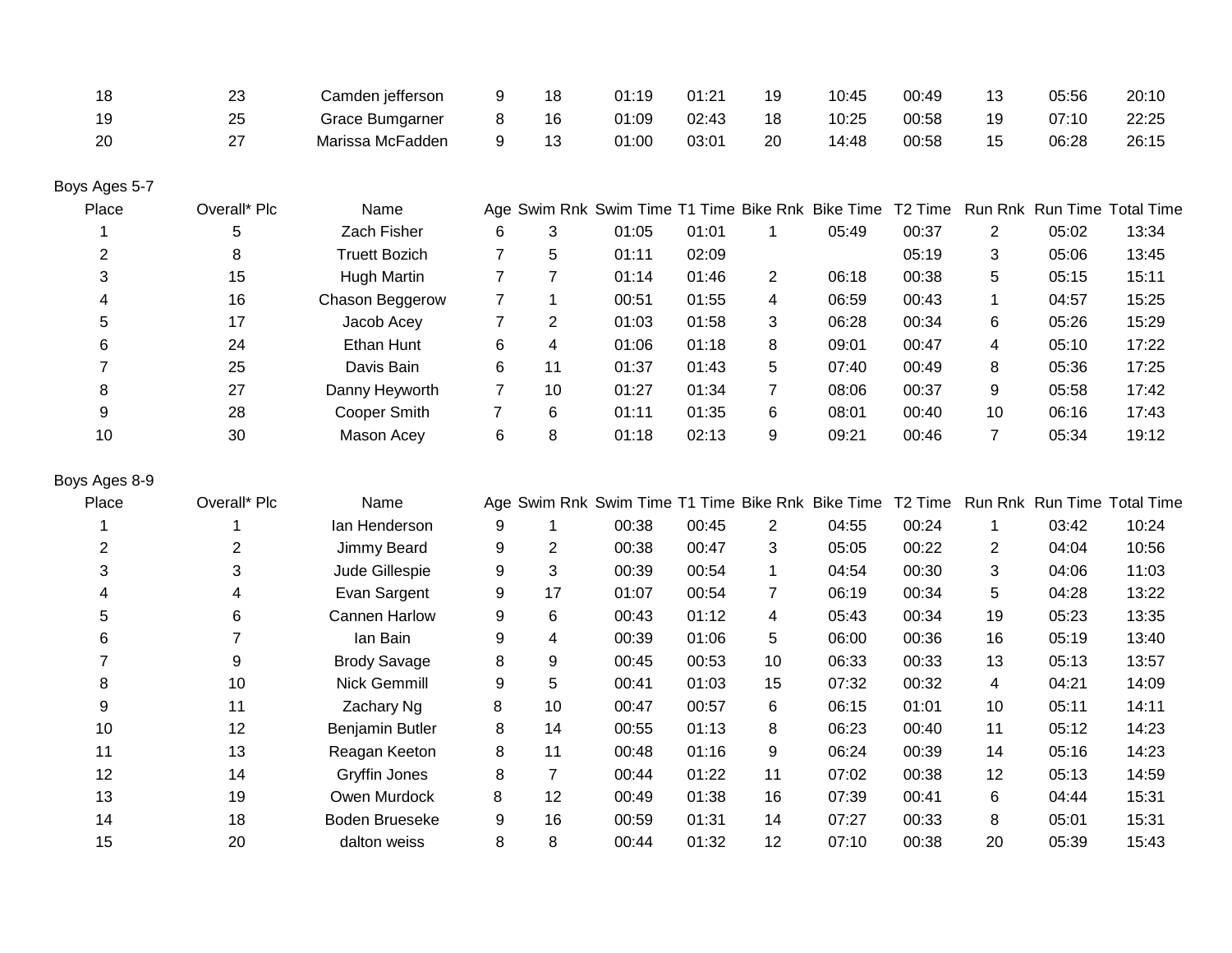| 16 | 21 | Clifford Smith      | ر ا | 00:51 | 01:09 | 17 | 08:17 | 00:35 |    | 05:09 | 16:01 |
|----|----|---------------------|-----|-------|-------|----|-------|-------|----|-------|-------|
| 17 | 22 | <b>Rylan Sumner</b> | 15  | 00:58 | 01:46 | 13 | 07:15 | 00:58 | 18 | 05:22 | 16:19 |
| 18 | 23 | Jeremiah Morgan     | 19  | 01:21 | 01:24 | 18 | 08:28 | 00:50 |    | 04:56 | 16:59 |
| 19 | 26 | Oliver Murphy       | 20  | 01:25 | 01:33 | 20 | 08:35 | 00:43 | 15 | 05:19 | 17:35 |
| 20 | 29 | Nolan Shenkman      | 18  | 01:10 | 02:05 | 19 | 08:32 | 00:49 |    | 05:20 | 17:56 |

### **Senior Division (10-14)**

| Girls Ages 10-11 |              |                     |    |    |                                                           |       |                |       |       |              |       |                             |
|------------------|--------------|---------------------|----|----|-----------------------------------------------------------|-------|----------------|-------|-------|--------------|-------|-----------------------------|
| Place            | Overall* Plc | Name                |    |    | Age Swim Rnk Swim Time T1 Time Bike Rnk Bike Time T2 Time |       |                |       |       |              |       | Run Rnk Run Time Total Time |
|                  |              | Maddie fisher       | 10 |    | 01:10                                                     | 00:52 |                | 09:31 | 00:27 | $\mathbf{1}$ | 08:53 | 20:53                       |
|                  | 4            | Caroline Osenga     | 11 | 2  | 01:17                                                     | 01:07 | $\overline{2}$ | 10:32 | 00:57 | 3            | 10:13 | 24:06                       |
| 3                | 5            | Chloe Paget-Brown   | 10 |    | 01:33                                                     | 01:01 | 3              | 11:41 | 00:38 | 2            | 09:31 | 24:24                       |
| 4                | 8            | <b>Audrey Bates</b> | 11 | 4  | 01:24                                                     | 01:27 | 4              | 12:53 | 00:34 | 4            | 10:23 | 26:41                       |
| 5                | 10           | Meg Harrison        | 10 | 6  | 01:31                                                     | 01:18 | 9              | 15:01 | 00:42 | 5            | 10:54 | 29:26                       |
| 6                | 12           | Zoe Savage          | 11 | 3  | 01:18                                                     | 01:18 | 5              | 12:59 | 00:50 | 8            | 14:42 | 31:07                       |
|                  | 13           | Alyson Seidman      | 11 | 8  | 01:40                                                     | 01:46 | 10             | 15:22 | 00:50 | 6            | 11:45 | 31:23                       |
| 8                | 16           | Celia Acey          | 10 | 9  | 01:45                                                     | 02:34 | 8              | 14:50 | 00:43 | 7            | 13:47 | 33:39                       |
| 9                | 17           | Kali Witherby       | 11 | 13 | 02:36                                                     | 01:35 |                | 14:47 | 00:50 | 9            | 15:24 | 35:12                       |
| 10               | 18           | Rebekah Carper      | 11 | 12 | 02:28                                                     | 01:17 | 6              | 14:17 | 01:09 | 12           | 16:25 | 35:36                       |
| 11               | 19           | Arushi Mitra        | 10 | 10 | 02:10                                                     | 01:47 | 11             | 16:45 | 01:01 | 10           | 15:24 | 37:07                       |
| 12               | 20           | Demi Stratiou       | 10 | 11 | 02:25                                                     | 01:41 | 12             | 17:06 | 00:58 | 11           | 15:57 | 38:07                       |
| 13               | 21           | Addisan Taylor      | 10 | 5  | 01:30                                                     | 02:32 | 13             | 20:34 | 01:01 | 13           | 19:11 | 44:48                       |

## Girls Ages 12-14

| Place | Overall* Plc | Name               |    |   | Age Swim Rnk Swim Time T1 Time Bike Rnk Bike Time T2 Time Run Rnk Run Time Total Time |       |   |       |       |                |       |       |
|-------|--------------|--------------------|----|---|---------------------------------------------------------------------------------------|-------|---|-------|-------|----------------|-------|-------|
|       |              | Anneliese Rogerson | 12 |   | 01:03                                                                                 | 00:54 |   | 09:59 | 00:32 | 4              | 10:09 | 22:37 |
|       | 3            | Madeline DuBois    | 12 |   | 01:21                                                                                 | 00:55 | 3 | 11:35 | 00:31 |                | 09:06 | 23:28 |
| 3     | 6            | Kate Harrison      | 12 |   |                                                                                       | 02:10 | 5 | 13:02 | 00:34 | $\overline{2}$ | 09:40 | 25:26 |
| 4     |              | Sophie Watson      | 14 |   | 01:13                                                                                 | 01:25 | 4 | 12:39 | 00:37 | 3              | 10:08 | 26:02 |
| 5     | 9            | Grace Rosemond     | 14 | 4 | 01:24                                                                                 | 01:30 | 2 | 10:56 | 00:41 | 6              | 12:15 | 26:46 |
| 6     | 11           | Ellie Griffin      | 12 | 5 | 01:28                                                                                 | 01:48 |   | 14:36 | 00:46 | 5              | 12:04 | 30:42 |
|       | 14           | Mae Ditterline     | 14 | 6 | 01:55                                                                                 | 01:25 | 8 | 15:10 | 00:42 |                | 12:22 | 31:34 |
| 8     | 15           | Faith Witherby     | 13 |   | 01:56                                                                                 | 01:29 | 6 | 13:44 | 00:45 | 8              | 15:31 | 33:25 |
|       |              |                    |    |   |                                                                                       |       |   |       |       |                |       |       |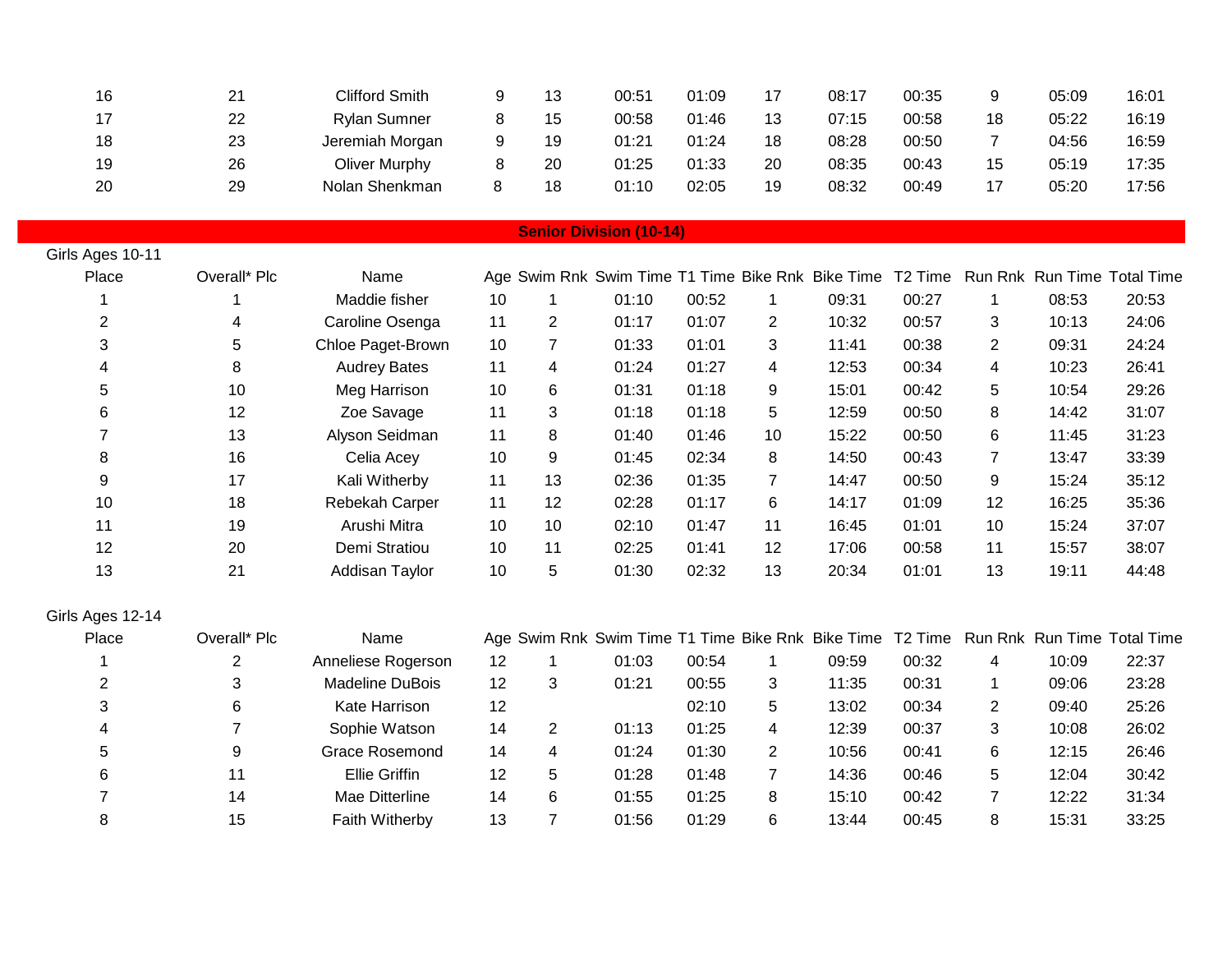#### Boys Ages 10-11

| Place                   | Overall* Plc | Name                  |    |                | Age Swim Rnk Swim Time T1 Time Bike Rnk Bike Time |       |                |       | T <sub>2</sub> Time |                |       | Run Rnk Run Time Total Time |
|-------------------------|--------------|-----------------------|----|----------------|---------------------------------------------------|-------|----------------|-------|---------------------|----------------|-------|-----------------------------|
|                         | 2            | Joshua Gray           | 11 | 3              | 01:11                                             | 00:52 | $\mathbf{1}$   | 09:27 | 00:39               | $\overline{2}$ | 07:30 | 19:39                       |
| $\overline{\mathbf{c}}$ | 4            | <b>Patrick Harlow</b> | 10 | 5              | 01:17                                             | 01:05 | $\overline{2}$ | 09:52 | 00:42               | 4              | 08:26 | 21:22                       |
| 3                       | 5            | Cameron McKay         | 11 | 1              | 01:06                                             | 00:54 | 5              | 10:52 | 01:32               | 3              | 08:05 | 22:29                       |
| 4                       | 7            | <b>Braeden Weiss</b>  | 11 | 4              | 01:16                                             | 00:50 | 3              | 10:19 | 00:35               | 11             | 10:23 | 23:23                       |
| 5                       | 9            | Jack Boyles           | 11 | 8              | 01:23                                             | 01:08 | 6              | 11:20 | 00:48               | 8              | 09:31 | 24:10                       |
| 6                       | 12           | Cooper Weiss          | 10 | 2              | 01:09                                             | 00:55 | 4              | 10:24 | 00:40               | 14             | 11:57 | 25:05                       |
| $\overline{7}$          | 13           | Jake Janus            | 11 | 9              | 01:28                                             | 01:33 | 9              | 11:57 | 00:44               | $\overline{7}$ | 09:26 | 25:08                       |
| 8                       | 14           | <b>Caleb Harlow</b>   | 10 | 16             | 02:01                                             | 00:58 | 8              | 11:33 | 00:32               | 12             | 10:37 | 25:41                       |
| 9                       | 15           | <b>Ben Foster</b>     | 10 | 15             | 01:59                                             | 01:06 | 12             | 12:55 | 00:32               | 5              | 09:10 | 25:42                       |
| 10                      | 16           | <b>Ethan Sargent</b>  | 10 | 11             | 01:39                                             | 01:04 | 14             | 13:21 | 00:31               | 6              | 09:16 | 25:51                       |
| 11                      | 19           | <b>Colin Dart</b>     | 10 | 6              | 01:19                                             | 01:44 | 11             | 12:46 | 00:41               | 9              | 09:59 | 26:29                       |
| 12                      | 20           | Jake Shenkman         | 11 | 18             | 02:21                                             | 01:13 | 13             | 13:04 | 00:38               | 10             | 10:21 | 27:37                       |
| 13                      | 22           | Jaxon Brooks          | 10 | $\overline{7}$ | 01:23                                             | 01:26 | $\overline{7}$ | 11:24 | 00:22               | 18             | 14:43 | 29:18                       |
| 14                      | 23           | Jackson Wright        | 10 | 10             | 01:35                                             | 01:07 | 16             | 15:39 | 00:38               | 13             | 10:57 | 29:56                       |
| 15                      | 24           | John Paul Janus       | 11 | 17             | 02:06                                             | 02:05 | 15             | 13:21 | 01:04               | 15             | 12:25 | 31:01                       |
| 16                      | 25           | Payton Griffin        | 10 | 12             | 01:48                                             | 01:21 | 17             | 16:02 | 00:40               | 16             | 12:30 | 32:21                       |
| 17                      | 26           | John Proulx           | 10 | 13             | 01:49                                             | 01:54 | 19             | 22:09 | 01:02               | $\mathbf{1}$   | 07:20 | 34:14                       |
| 18                      | 27           | Theo Butler           | 11 | 19             | 1:37                                              | 01:27 | 10             | 12:16 | 00:44               | 17             | 12:36 | 38:40                       |
| 19                      | 28           | Daniel Murphy         | 10 | 9              | 01:38                                             | 01:28 | 10             | 18:43 | 00:45               | 10             | 16:15 | 38:49                       |
| 20                      | 29           | <b>Charlie Bender</b> | 10 | 14             | 01:56                                             | 01:53 | 18             | 19:45 | 01:01               | 19             | 15:42 | 40:17                       |
| Boys Ages 12-14         |              |                       |    |                |                                                   |       |                |       |                     |                |       |                             |
| Place                   | Overall* Plc | Name                  |    |                | Age Swim Rnk Swim Time T1 Time Bike Rnk Bike Time |       |                |       | T <sub>2</sub> Time |                |       | Run Rnk Run Time Total Time |
|                         |              | Dillon McKay          | 14 | $\overline{2}$ | 01:06                                             | 00:52 | $\mathbf 1$    | 09:32 | 00:26               | 1              | 07:35 | 19:31                       |
| 2                       | 3            | Liam Savage           | 13 | $\mathbf{1}$   | 01:06                                             | 01:04 | $\overline{2}$ | 10:07 | 00:34               | $\overline{c}$ | 08:01 | 20:52                       |
| 3                       | 6            | jonathan murphy       | 12 | 3              | 01:07                                             | 01:02 | 4              | 10:20 | 00:30               | 4              | 10:21 | 23:20                       |
| 4                       | 8            | <b>Tommy Beard</b>    | 12 | 5              | 01:17                                             | 00:54 | 3              | 10:18 | 00:27               | 6              | 10:47 | 23:43                       |

 10 Tyler Morgan 12 6 01:23 01:21 8 11:26 00:35 3 09:36 24:21 11 Nick Stratiou 12 10 01:41 00:50 5 10:58 00:29 7 10:49 24:47 17 Thaddeus Martin 12 8 01:38 01:58 6 11:08 00:53 5 10:29 26:06 18 Brennan Lane 12 4 01:09 01:15 9 12:07 00:28 8 11:25 26:24 21 Alex Paget-Brown 13 7 01:25 01:31 7 11:19 00:33 9 13:07 27:55